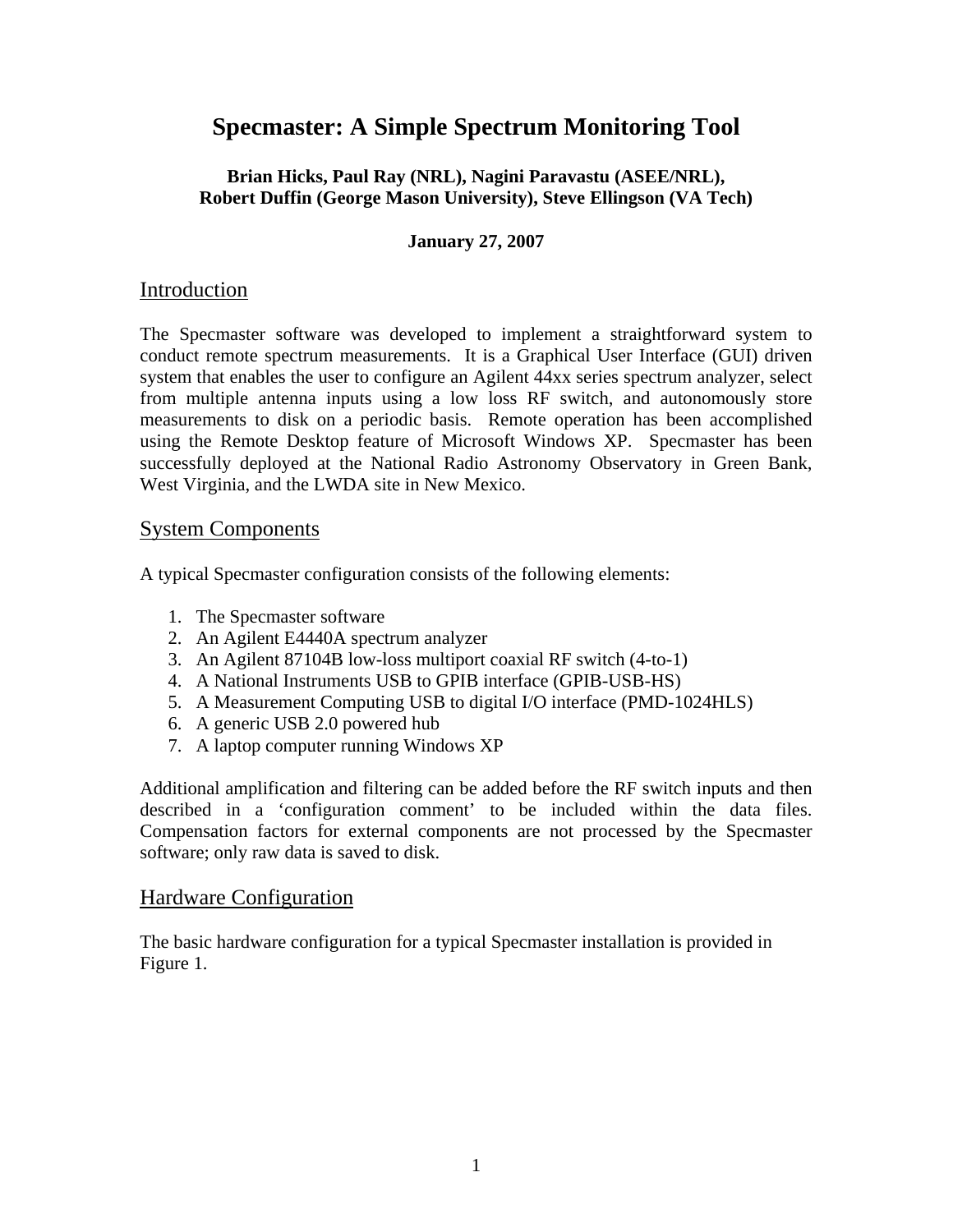

Connections to External Amplifiers, Filtering, and Antennas

Figure 1 – Specmaster Hardware Configuration

# Specmaster Software

#### Design Philosophy

The Specmaster software was written in ANSI 'C' under the LabWindows/CVI development system. LabWindows provides VISA driver support needed to communicate with the E4440A spectrum analyzer (GPIB) and a GUI generator.

Only a minimum of training and familiarization is required to operate this software. The design philosophy we followed was that all controls and options should be visible at all times on a single display (Figure 2). User selections are validated by the GUI and suggestions are presented if a value is invalid or falls out of range.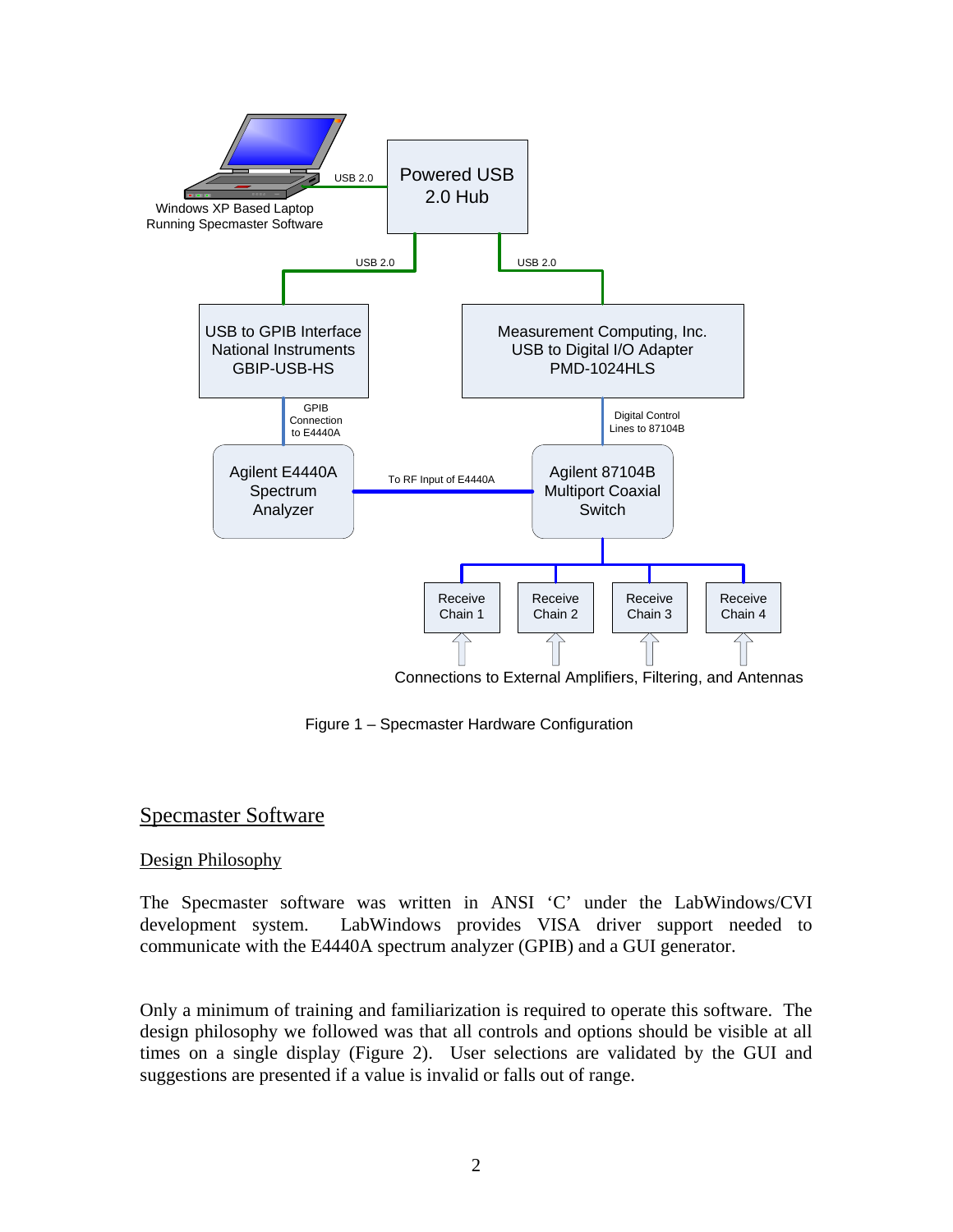

Figure 2 – Specmaster software GUI

#### **Presets**

It is possible to store and recall four measurement setups as 'presets'. Preset configurations consist of all of the settings visible on the screen. We modeled this functionality after scientific calculators; pressing 'STO1' will store a configuration in the first preset slot, pressing 'RCL1' will recall that preset. Presets are persistent and stored as ASCII format files.

## Automation

Easy automation of complex measurement campaigns is facilitated through the use of the Robo-Scan mode and presets. When 'Robo-Scan' is activated Specmaster will cycle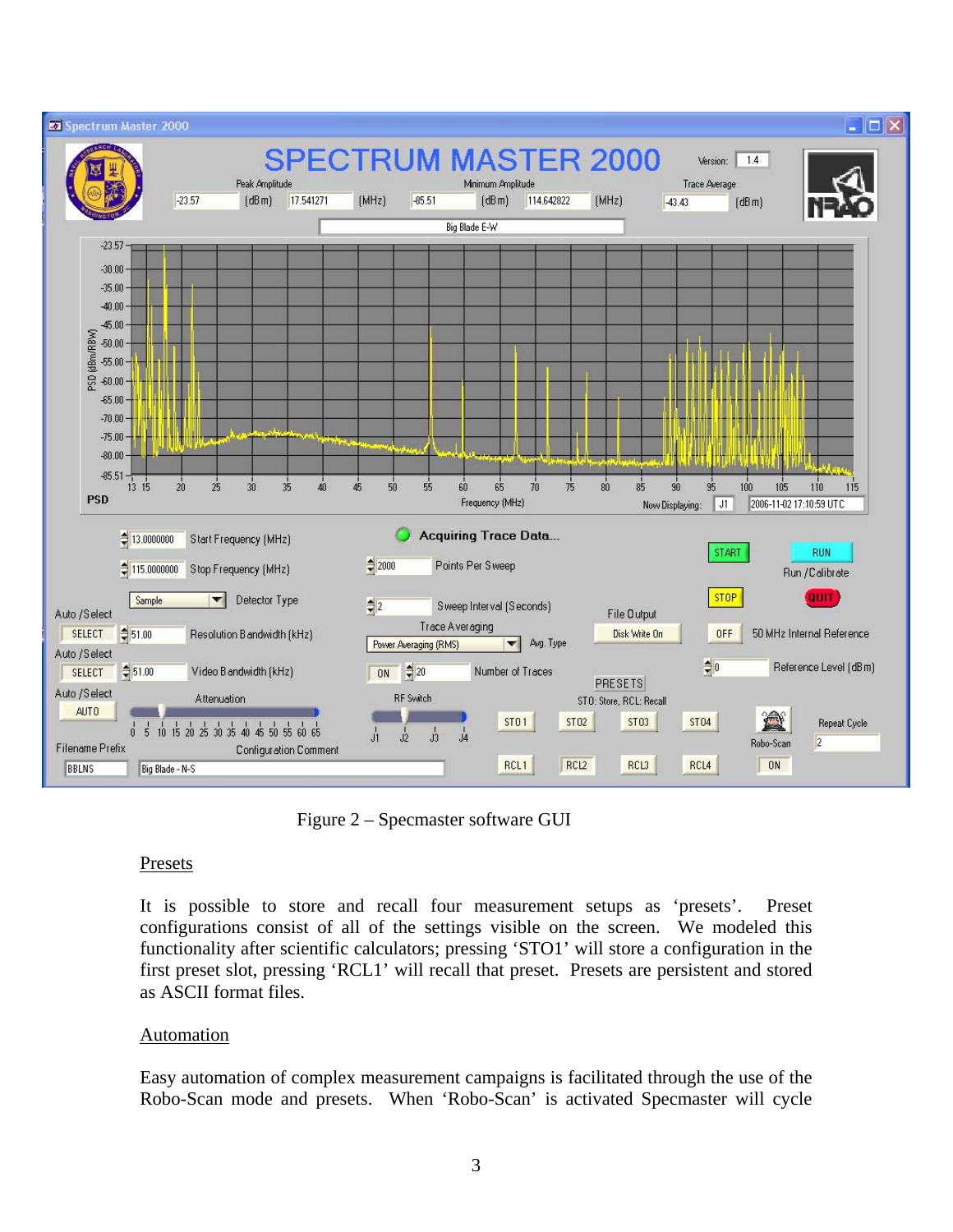through presets up to the preset number indicated in the 'Repeat Cycle' field and then return to the first preset after that scan. In the configuration shown in Figure 2, Specmaster would alternate between Preset 1 and Preset 2. The 'Sweep Interval' setting provides for a delay between scans in this mode. Because the RF switch position is included in the presets, Specmaster is able to cycle automatically through multiple antennas and provide specific spectrum analyzer settings for each one.

#### Data File Format

The present version of Specmaster stores data files in an ASCII format. Each file consists of a preamble describing the measurement parameters followed by the data. A portion of a typical data file is shown below:

> Specmaster Data File version 2 Start Time: 2006-10-22 6:51:11 UTC File Name: 2006-10-22\DATA\_20061022\_065111.txt Configuration Comment: Configuration One - 10 to 100 MHz # Start Frequency (MHz): 10.000000 Stop Frequency (MHz): 100.000000 Resolution Bandwidth (kHz;AUTO): 1000.00 Video Bandwidth (kHz;AUTO): 1000.00 Attenuation (dB;AUTO): 10 Traces Averaged: None Averaging Type: None RF Switch Position: J1 SENS:DET:NORM Points Per Sweep: 401 # # ------- Basic Trace Statistics ------- # Peak Amplitude: -19.90 (dBm) @ 50.049999 (MHz) # Minimum Amplitude: -68.13 (dBm) @ 41.950001 (MHz) # Average Level: -28.18 (dBm) # #----- Trace Data Follows ----- BEGIN DATA -64.92 -64.43 -64.80 -64.77 -65.28 -66.47

Files are stored in directories named after the date (e.g.  $\langle C \rangle$  2006-10-22 $\rangle$ ), and filenames are automatically assigned that contain both the date and time (UTC). The main data directory is always located within the Specmaster application folder.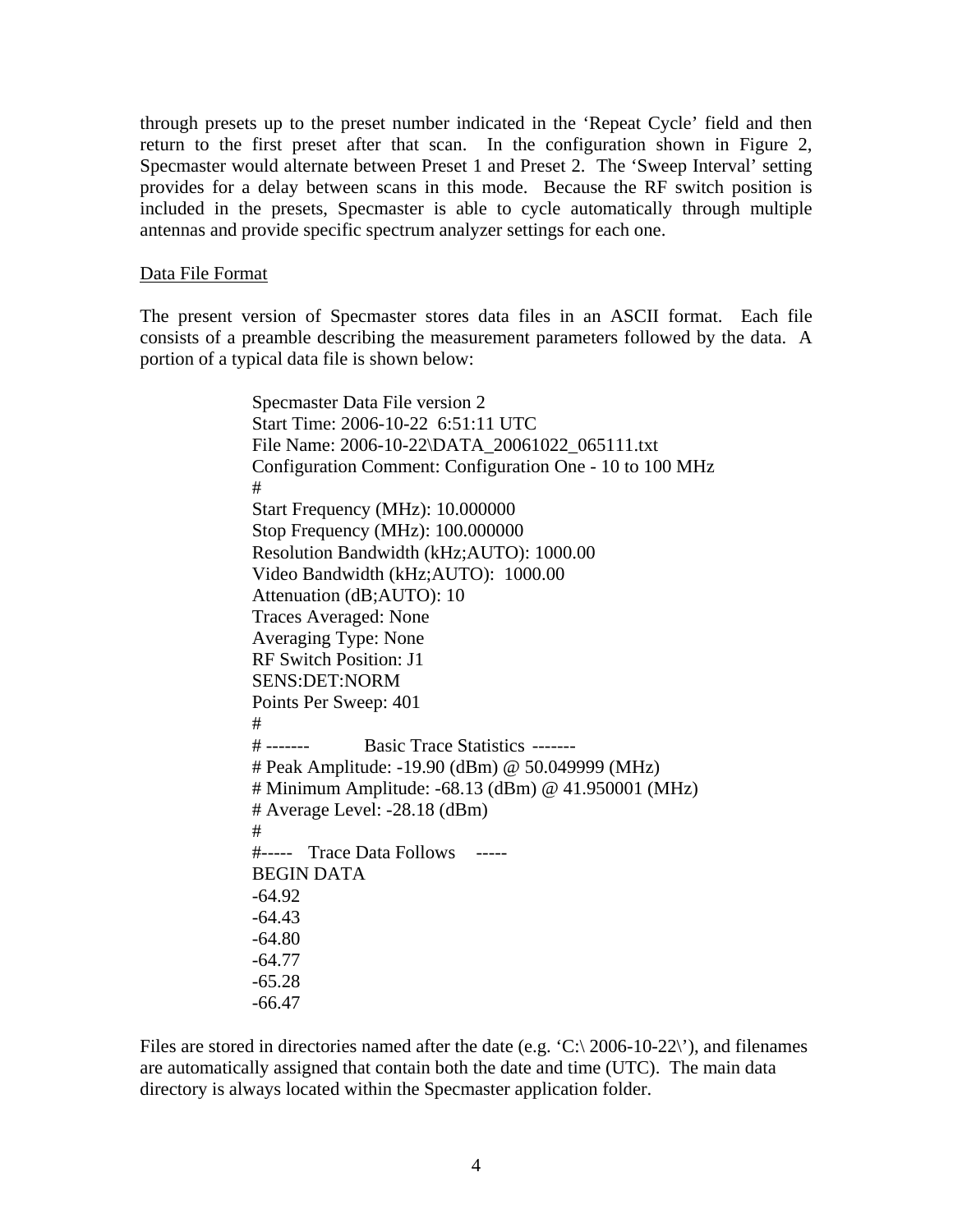## **Present Applications**

Specmaster is presently being used to provide on-site measurements of RFI levels as seen by the baseline LWA antenna - the 'Large Blade'. We have used Specmaster to produce drift scans for both the LWDA (small blade) and 'Large Blade' antennas (Figure 3). Daily dynamic spectra are available at the Specmaster Data Page (http://lwa.nrl.navy.mil/rduffin/). Links are also provided at this site to Specmaster observations of data during special events such as solar bursts (Figure 4).



Figure 3 – Power in the 74 MHz band as a function of local sidereal time.